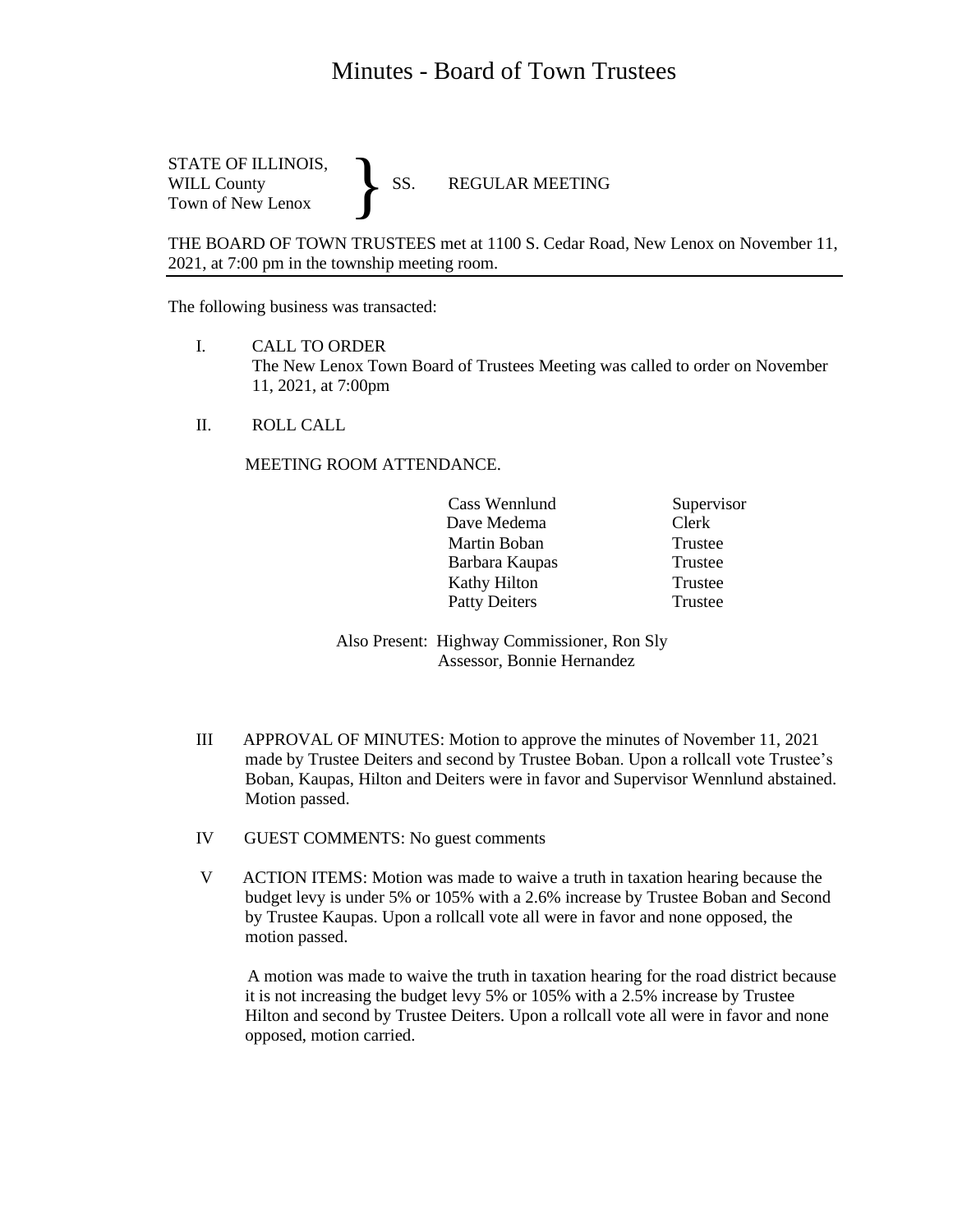Motion was made to pass Resolution 2021-08 to abate the taxes for the senior housing bond levy by Trustee Boban and second by Trustee Hilton. Upon a rollcall vote all were in favor and none opposed, motion carried.

Motion was made to approve the \$260,000.00 bond payment from senior housing revenues by Trustee Kaupas and second by Trustee Boban. Upon a rollcall vote all were in favor and none opposed, motion passed.

Motion was made to pass the intergovernmental agreement with Will County on the electronics recycling at our facility by Trustee Boban and second by Trustee Kaupas. Upon a rollcall vote, all were in favor and none opposed, motion passed.

Motion was made to add a full-time employee to the transportation department by Trustee Hilton and second by Trustee Kaupas. Upon a rollcall vote, all were in favor and none opposed, motion passed.

Motion was made to redesign the website with a cost of \$14,610.00 over five years by Trustee Deiters and second by Trustee Hilton. Supervisor called for discussion on the matter for the purpose of informing the public as to the reasoning for the redesign. Trustee Deiters said that she and Trustee Hilton came up with a check list. Ease of use being number one as well as a host of other uses like being able to schedule times for food pantry use. A search tool on the website for finding events easily. Ability for residents to access forms. Ability to process payments for senior housing and cemeteries. Ability for people to receive the newsletter electronically. The ability to live stream board meetings. Making the website ADA compliant. Make it mobile friendly.

Trustee Deiters continued, the current platform we use is outdated and in need of this redesign and we need it to be more accessible and ADA compliant. We currently are not able to track the usage of our website and do not know how much it is or isn't used. She said she met with five different companies to see the various styles they use before settling Revize. It cost \$1,800 a year including all training.

Trustee Hilton said a big portion of the start-up costs was due to them starting from scratch and that five years down the road when things need to be redone, we wouldn't have upfront costs again.

Assessor Hernandez requested her department does not wish to participate in the redesign that she will be taking care of her department. Trustee Hilton assured her that when somebody clicked on her tab that it would redirect to whatever she had going on.

Trustee Hilton stated that it is the most front and forward-facing thing we have for community is our website and it needs to be user friendly, not a source of frustration and it is the face of who we are.

Trustee Kaupas asked Debbie Cunningham if she wanted people booking rides through the website, she replied no it would make it too difficult. Trustee Deiters and Hilton replied that it is just a tool to have should we want it moving forward.

Trustee Boban said it seems like we would be paying for a bunch of tools that we may or may not need. Trustee Boban asked what can we add or not add to what we already have. Trustee Hilton said a search function. Assessor Hernandez felt they should try to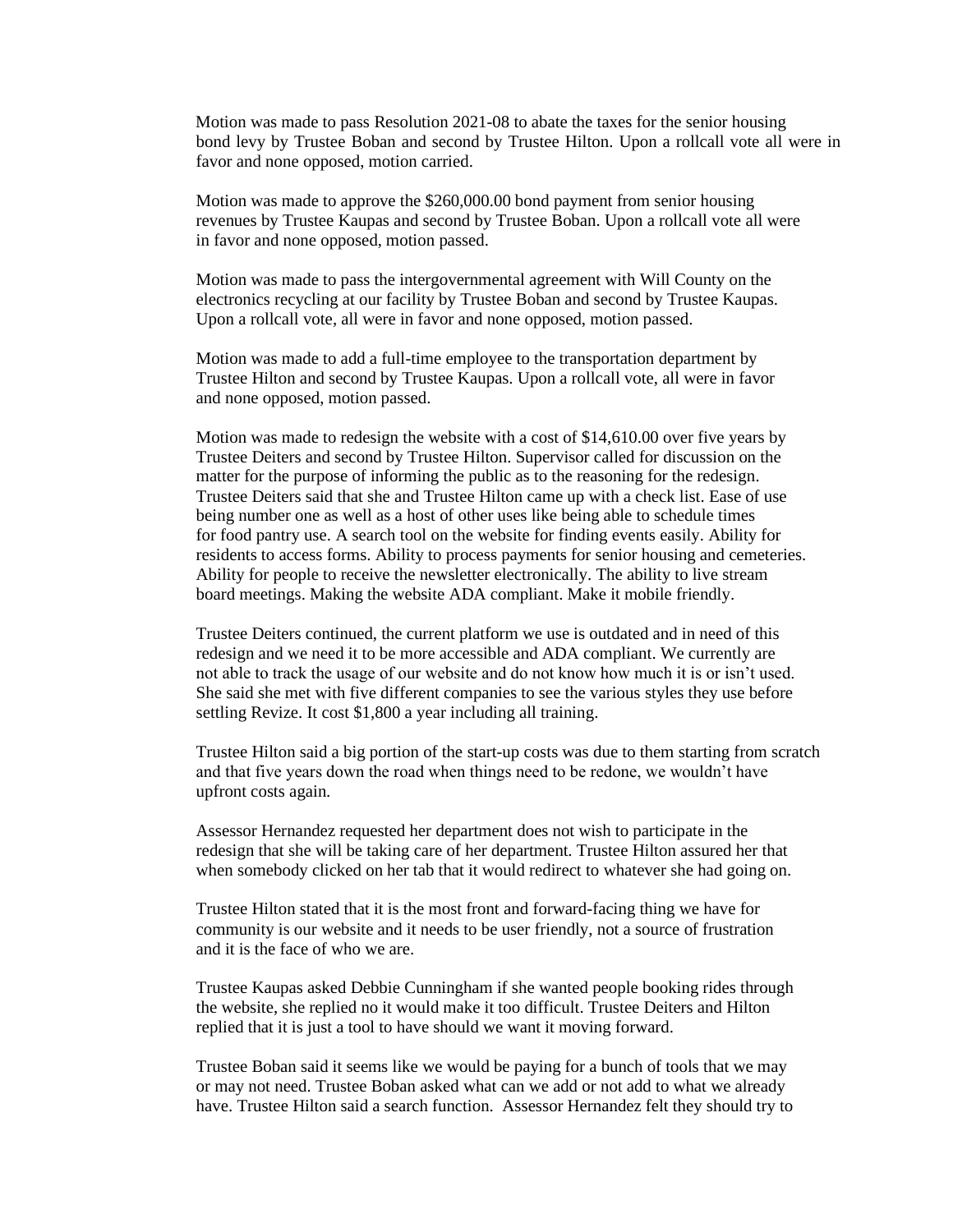figure out how many people it is really affecting, a hundred or a thousand before spending a bunch of money. Trustee Hilton said that this is something different and that everyone should feel comfortable with it. She said that she would like to bring the company in to do a demonstration and sit with staff. We certainly do not want to rush into anything, but it is something we should have for our residents. So, lets table it and have the company come in and see if we can get everyone comfortable with the idea.

Trustee Kaupas asked if there was any way we can track how many people are even using our website. Trustee Hilton said not currently.

Trustee Kaupas said the people in the office would like to know what it entails for them on a daily basis. Supervisor Wennlund said he believes it's a good idea but it's not a sales job to him but to the people who will be using it regularly. There needs to be a comfort level from the people that he manages every day before he can get behind it. He would support a motion Table it because the consensus is not there yet.

Trustee Hilton made a motion to table the matter and it was seconded by Trustee Deiters. Upon a rollcall vote, all were in favor and none opposed. The matter was tabled.

VI REPORTS FROM TOWNSHIP OFFICIALS: Supervisor had one item to bring up about the over decorating in the cemeteries and how it is out of control and needs to be addressed and is going to come up with some guidelines.

 Trustee Boban: Gave a Thank You to all Veterans. The Supervisor and Trustee Boban met with Will County and they are happy with our continued help. We are still the number one collector of electronics. The number continues to be around 70. Our sirens are big part of public safety and continue to be in good order. He has a call into the fire chief about the sprinkler system mandate. Our food pantry students continue to keep going. Silver Cross does not have enough flu vaccine for an event at the Township. We added two new veterans to our Veteran's page.

 Trustee Kaupas: Kathy Johnson is still out on medical leave and she is still filling in. Everything seems to be going ok. There is an issue with no boxes or bags. It was said if you go to Meijer, they will donate bags to the pantry. Kathy will be out for three more weeks. The bags are being prepared for the operation Santa. We should begin looking at training someone for Kathy in the event she would like to retire in the coming future.

 Trustee Hilton: Rides are continuing to rise. 391 rides in October and congratulations on the new full-time hire.

 Trustee Deiters: She will coordinate with Linda and the website company. They are not local so it will most likely be a zoom meeting.

 Road Commissioner: Parking lot will be getting paved. Some big drainage projects getting done due to nice weather. Assessor Hernandez: We had 86 board of review appeals. 2 withdrew their appeal. A bill was having to refund money to over payment of taxes to all tax payers.

VII APPROVAL OF BILLS: Motion was made by Trustee Kaupas to pay the bills and second by Trustee Deiters. Upon a rollcall vote, all were in favor and none opposed. Motion passed.